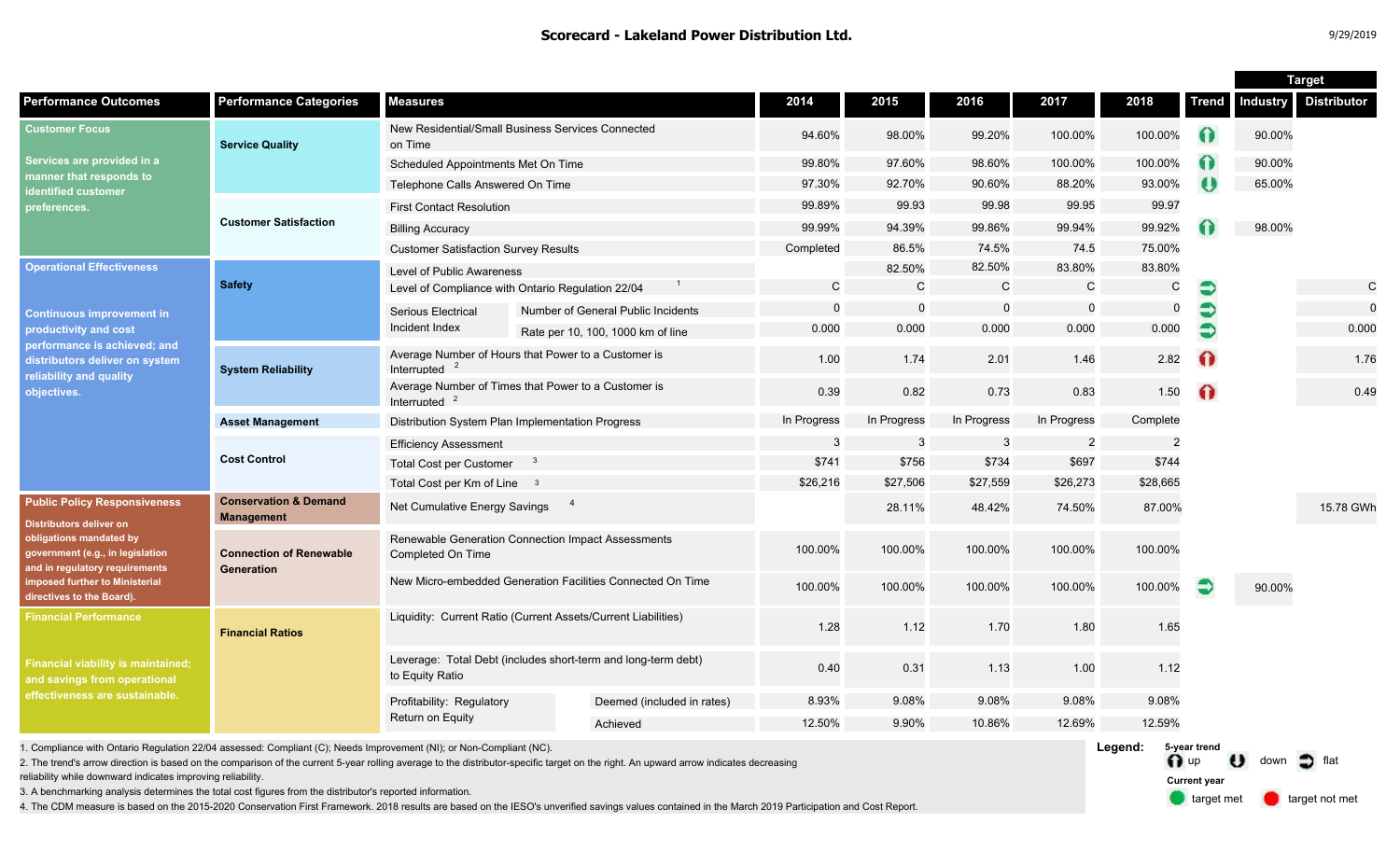# 2018 Scorecard Management Discussion and Analysis ("2018 Scorecard MD&A")

The link below provides a document titled "Scorecard - Performance Measure Descriptions" that has the technical definition, plain language description and how the measure may be compared for each of the Scorecard's measures in the 2016 Scorecard MD&A: http://www.ontarioenergyboard.ca/OEB/\_Documents/scorecard/Scorecard\_Performance\_Measure\_Descriptions.pdf

# Scorecard MD&A - General Overview

 2018 saw the continuance of meeting targets for the majority of performance indicators for Lakeland Power (LPDL). LPDL's internal drivers focus on safety and customer service including reliability. Capital projects focus on the improvement of the distribution system leading to system reliability while customer service focus is on improved customer interaction all while managing costs.

# **Service Quality**

### New Residential/Small Business Services Connected on Time

In 2018, LPDL connected 100% (251 of 251) of residential and small business customers (those utilizing connections under 750 volts) to its system within the five-day timeline prescribed by the Ontario Energy Board (OEB). This is the same achievement as the previous year and above the OEB-mandated threshold of 90%. This achieved standard is the result of improved tracking and scheduling systems. LPDL continues to update our work process and management system to maintain the OEB mandated threshold.

### Scheduled Appointments Met On Time

LPDL scheduled 501 appointments with its customers in 2018 to complete work requested by customers, read meters, reconnect, or otherwise necessary to perform. LPDL met 100% of these appointments on time which significantly exceeds the industry target of 90% and is the same achievement as the previous year. This can be attributed to a continued commitment to maintain the industry target by continuing to update our work management systems and work processes.

### Telephone Calls Answered On Time

In 2018, LPDL's customer contact center agents received close to 12,300 calls from its customers, an average of 47 calls per working day. 93.0% of these calls were answered by an agent in 30 seconds or less, which is an 5.4% improvement over the previous year (at 88.2%). This result continues to significantly exceed the OEBmandated target of 65%. LPDL has seen success in promoting online self-serve features, internal process improvements and increased customer preference to contact Lakeland Power via email.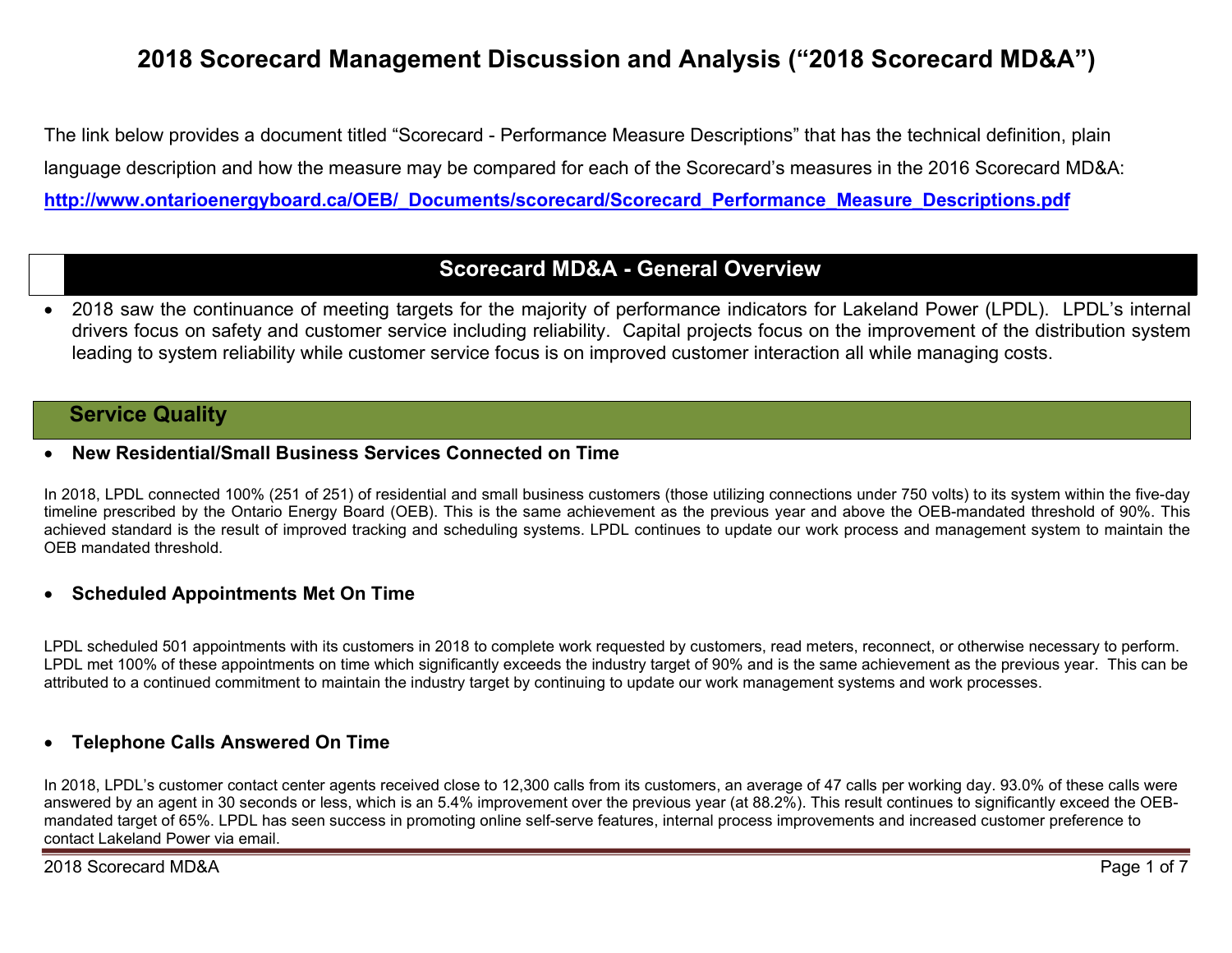### First Contact Resolution

First Contact Resolution can be measured in a variety of ways and further regulatory guidance is necessary in order to achieve meaningful comparable information across electricity distributors. The OEB plans to review information provided by electricity distributors over the next few years and implement a commonly defined measure for these areas in the future.

For LPDL, First Contact Resolution was measured based on calls taken and emails received by customer contact center agents, calls elevated to a supervisor for response and OEB complaints logged by customers. In 2018, LPDL customer contact center agents answered over 15,300 customer inquiry calls and emails. Only 5 inquiries were escalated to a supervisor for response when the customer was not satisfied with the CSR's response. Although it is recognized that some of the inquiries are customers making contact more than once about a given inquiry, the limited number of escalated calls equates to a reported First Contact Resolution of over 99%. LPDL will strive for continued success with First Contact Resolution by identifying areas in customer service improvements through our Customer Service Surveys.

### Billing Accuracy

In 2018, LPDL issued more than 164,500 bills and achieved a billing accuracy of 99.92%, a 0.02% decrease over last year. LPDL continues to monitor its billing accuracy results and processes to identify opportunities for improvement in order to continue to achieve a result higher than the prescribed OEB target of 98%.

#### Customer Satisfaction Survey Results

Over the past eight years, LPDL has engaged a third party to conduct biennial customer satisfaction surveys. These customer satisfaction surveys provide information that supports discussions surrounding improving customer service at all levels and departments within LPDL. The survey asks customers questions on a wide range of topics, including: overall satisfaction with LPDL, power quality and reliability, billing and payment, customer service experience, communications and price. In addition, LPDL provides input to this third party to enable them to develop questions that will aid in gathering data about customer expectations and needs. This data is then incorporated into LPDL's planning process and forms the basis of plans to improve customer satisfaction and meet the needs of customers. The final report on these customer satisfaction surveys evaluates the level of customer satisfaction and identifies areas of improvement. It also helps to identify the most effective means of communication. LPDL's 2018/19 survey reported an overall Customer Satisfaction Index Score of 75% which was an improvement from 74.5% achieved on the previous survey done in 2016. LPDL will continue to use the survey results to identify additional improvement opportunities.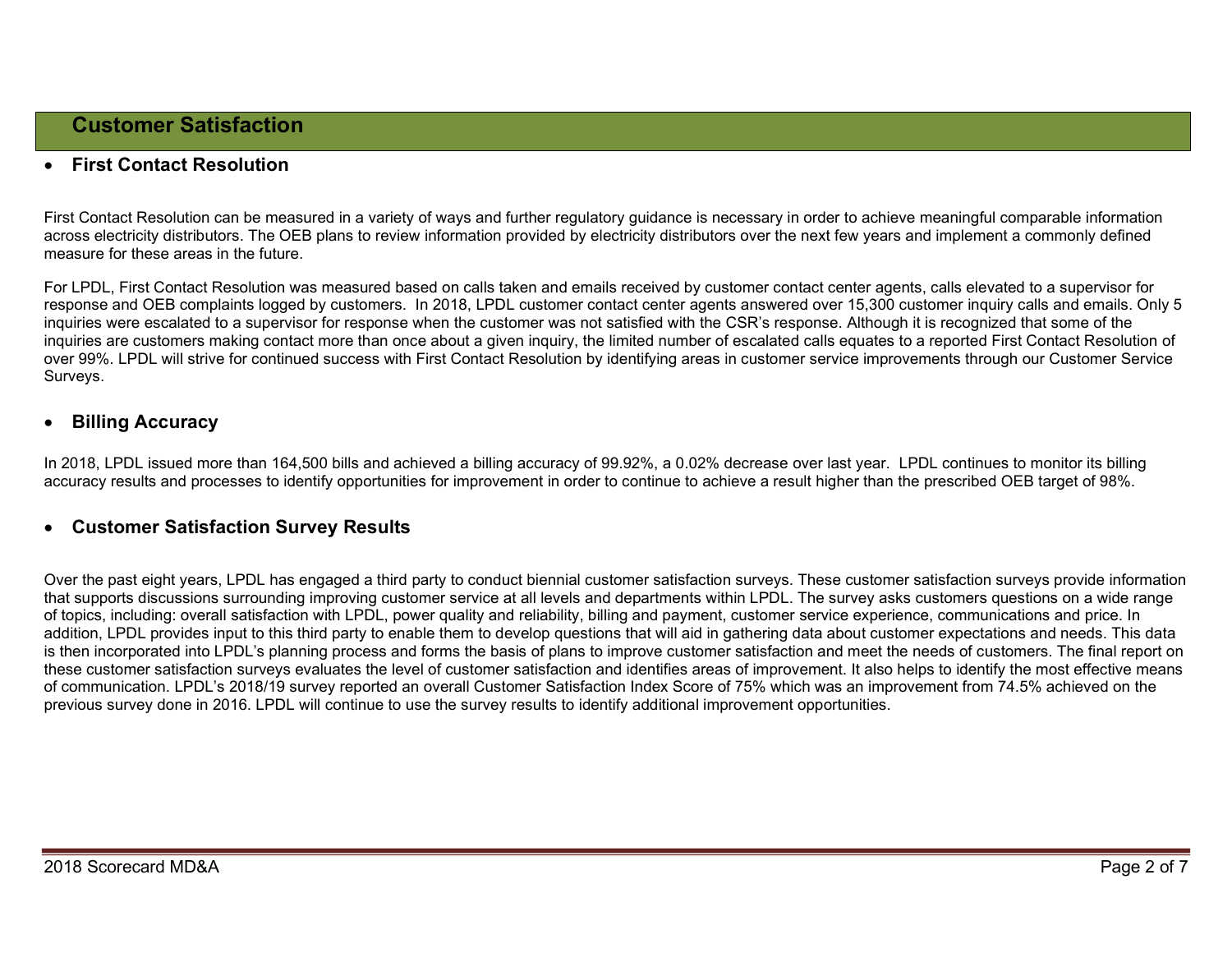# **Safety**

#### Public Safety

# $\circ$  Component A – Public Awareness of Electrical Safety

In the spring of 2018, a provincial standardized survey was conducted that focused on public awareness relating to electrical incidents involving utility equipment that had most frequently occurred in Ontario in the last decade. LPDL's survey resulted in a Public Safety Awareness Index Score of 83.8% indicating that a large percentage of LPDL's customers are very aware of electrical safety. LPDL's 2018 Public Safety Awareness Index Score achieved a 1.6% improvement over the previous survey conducted in 2015. This survey will be conducted biennially and LPDL strives to continually improve this score through customer engagement, school safety presentations and website information.

### $\circ$  Component B – Compliance with Ontario Regulation 22/04

In 2018, the annual audit was completed by the Electricity Safety Association (ESA) for LPDL. The result of the audit was that LPDL was compliant with Ontario Regulation 22/04 and has been for the past 8 years. LPDL will continue this trend.

#### $\circ$  Component C – Serious Electrical Incident Index

For 2018, LPDL continued its trend for zero Serious Electrical Incidents. LPDL has experienced zero incidents over the past 8 years and is expecting to continue this trend through safety awareness training for staff and public.

# System Reliability

#### Average Number of Hours that Power to a Customer is Interrupted

LPDL's average number of hours that power to a customer is interrupted (i.e. duration) of 2.82 in 2018 is an increase from 2017's average of 1.46. LPDL's continued investments into new technologies such as SCADA, truck tracking, and mobile devices will continue to improve our response times and reporting accuracy within the set guidelines. LPDL also has invested in SPIDACALC software that works in conjunction with our construction standards to ensure any new capital builds meet the current construction standards. LPDL's tree trimming cycle has been enhanced to a 6-year cycle thus maintaining or lowering outages caused by tree contact in our heavily forested service territory. LPDL will continue to invest in system renewal projects which identify and replace old, aging assets. LPDL continues to upgrade and implement our SCADA system by investing in reclosers, communication infrastructure and line sensor technology which help to identify and respond to outages more quickly and reduce restoration resources. Line sensor technology will improve grid efficiency and stabilize voltages which assist in reporting and locating outages as well.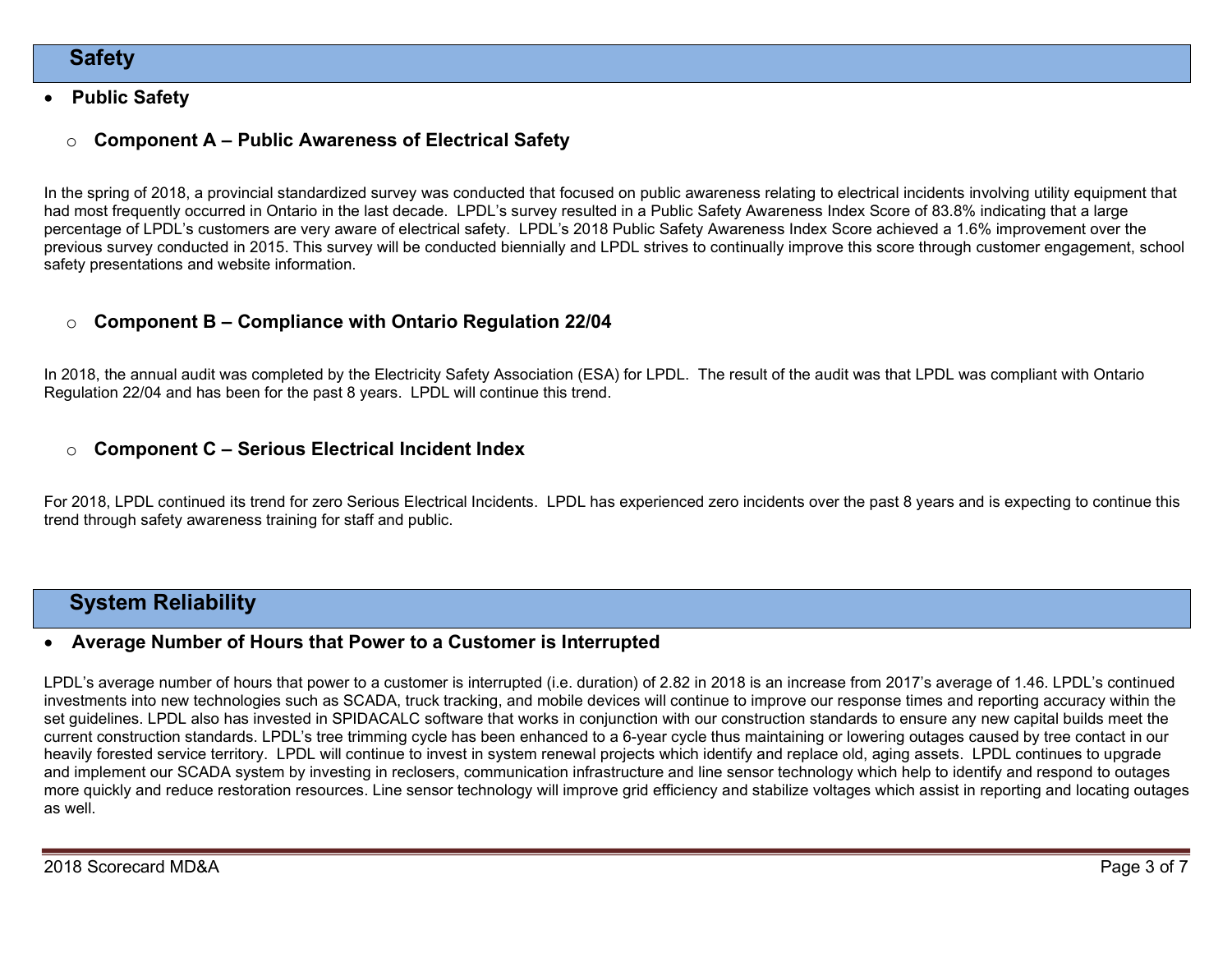## Average Number of Times that Power to a Customer is Interrupted

LPDL's average number of times that power to a customer is interrupted (i.e., frequency) of 1.50 in 2018 is an increase from 2017's average of 0.83. 2018 saw higher than normal outages caused by defective equipment (switches/pole fire), human element (switching drop) and foreign interference (car accidents due to poor weather driving conditions). LPDL now has a program in place to replace all porcelain switches to polymer switches as it has been recently discovered that they are failing early thus causing switch failures/pole fires. The replacement program is prioritizing large service areas to mitigate outages to areas that service the most customers or during routine inspections/service calls. LPDL will continue investments into new technologies such as SCADA, truck tracking, and mobile devices that will aid in decreasing our interruption times and improving our reporting accuracy within the set guidelines. LPDL tree trimming cycle has been enhanced to a 6-year cycle thus maintaining or lowering outages caused by tree contact in our heavily forested service territory. LPDL continues to base its capital projects on customer needs, end of life assets as well as maintaining a safe and reliable delivery of electricity.

# Asset Management

#### Distribution System Plan Implementation Progress

LPDL's Distribution System Plan is complete. The DSP was submitted with the Cost of Service application filed in September 2018 and was approved for rates effective May 1, 2019.

# Cost Control

#### Efficiency Assessment

The total costs for Ontario local electricity distribution companies are evaluated by the Pacific Economics Group LLC on behalf of the OEB to produce a single efficiency ranking. The electricity distributors are divided into five groups based on the magnitude of the difference between their respective individual actual and predicted costs. In 2016 LPDL was placed in Group 3, where a Group 3 distributor is defined as having actual costs within +/- 10 percent of predicted costs. However, in 2017, LPDL's rank improved and was moved to Group 2 which is defined as having actual costs that average 10%-25% below predicted costs. LPDL has maintained this Group 2 ranking in 2018 for a second consecutive year. Group 2 is considered "more efficient" – in other words, LPDL's costs are better/within the average cost range for distributors in the Province of Ontario. In 2018, 40% (25 distributors) of the Ontario distributors were ranked as "more efficient"; 41% (26 distributors) were ranked as "average efficiency"; and 19% (12 distributors) were ranked as "least efficient". LPDL continues to focus on improving cost savings and efficiencies in order to maintain their rank within the "more efficient" group.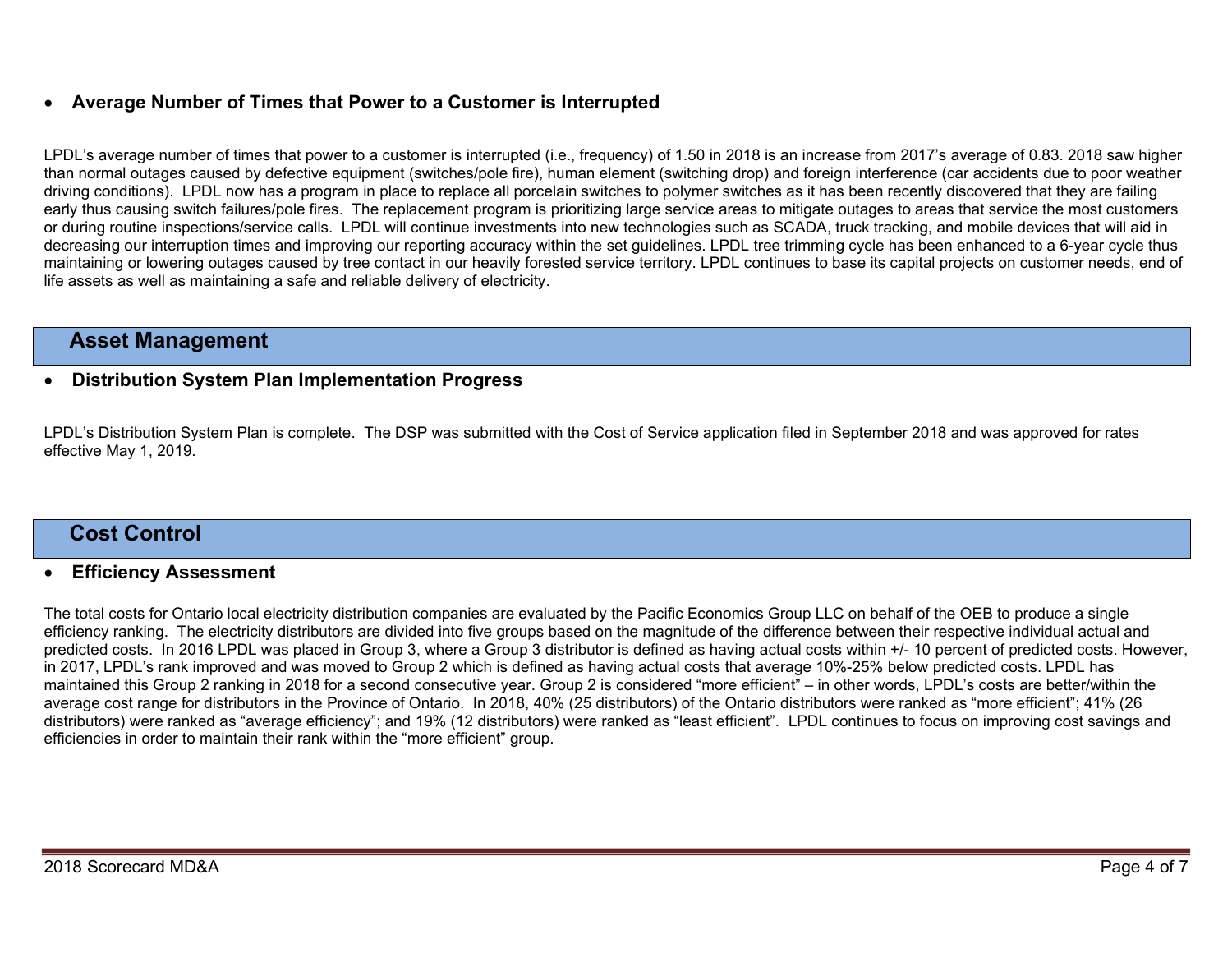### Total Cost per Customer

Total cost per customer is calculated as the sum of LPDL's capital and operating costs and dividing this cost figure by the total number of customers that LPDL serves. The cost performance result for 2018 is \$744/customer which is a 6.7% increase over 2017.

LPDL's Total Cost per Customer had been declining in the period 2010 through 2012 due to the efficiency gains in negotiated maintenance costs, billing improvements and lower trouble calls. 2013 saw a larger than normal increase in costs due to abnormal storm activity and multiple incidents as well as increased capital in order to purchase a bucket truck. In 2014 with the merger with Parry Sound Power, LPDL saw an increase in capital spending for a substation in Parry Sound that was a larger than normal capital item. In addition, one-time costs surrounding the merger process were incurred in 2014 and 2015. 2016 experienced a partial year of continued synergy savings and 2017 experienced a full year of synergy savings as well as an understaffing. 2018 moved back to 2015/2016 levels with full staffing in place. Reviewing this result from the perspective of general inflation, LPDL was able to curtail inflationary pressure over the past three years through merger activities as well as efficiency improvements all while customer count stayed fairly level or low growth.

### Total Cost per Km of Line

This measure used the same total cost that is used in the Cost per Customer calculation above. The Total cost is divided by the kilometers of line that LPDL operates to serve its customers. LPDL's 2018 rate is \$28,665 per km of line, a 9.1% increase over 2017. For the same indications as Total Cost per Customer discussion above, km of line did not increase while costs would have been burdened with inflationary pressure and changing staffing. The merger savings as well as efficiency changes helped mitigate an upward movement and brought the value close to 2015/2016 levels. Cost per Km of line will increase with inflationary pressures, however, LPDL continues to seek innovative solutions to help ensure cost/km of line remains competitive and within acceptable limits to our customers.

# Conservation & Demand Management

#### • Net Cumulative Energy Savings

LPDL is pleased to report that it achieved 87.0% of its 2015-2020 net cumulative energy savings by the end of 2018. Our successful achievement was made possible by the strong and early participation by local commercial customers in our retrofit and energy efficient lighting programs.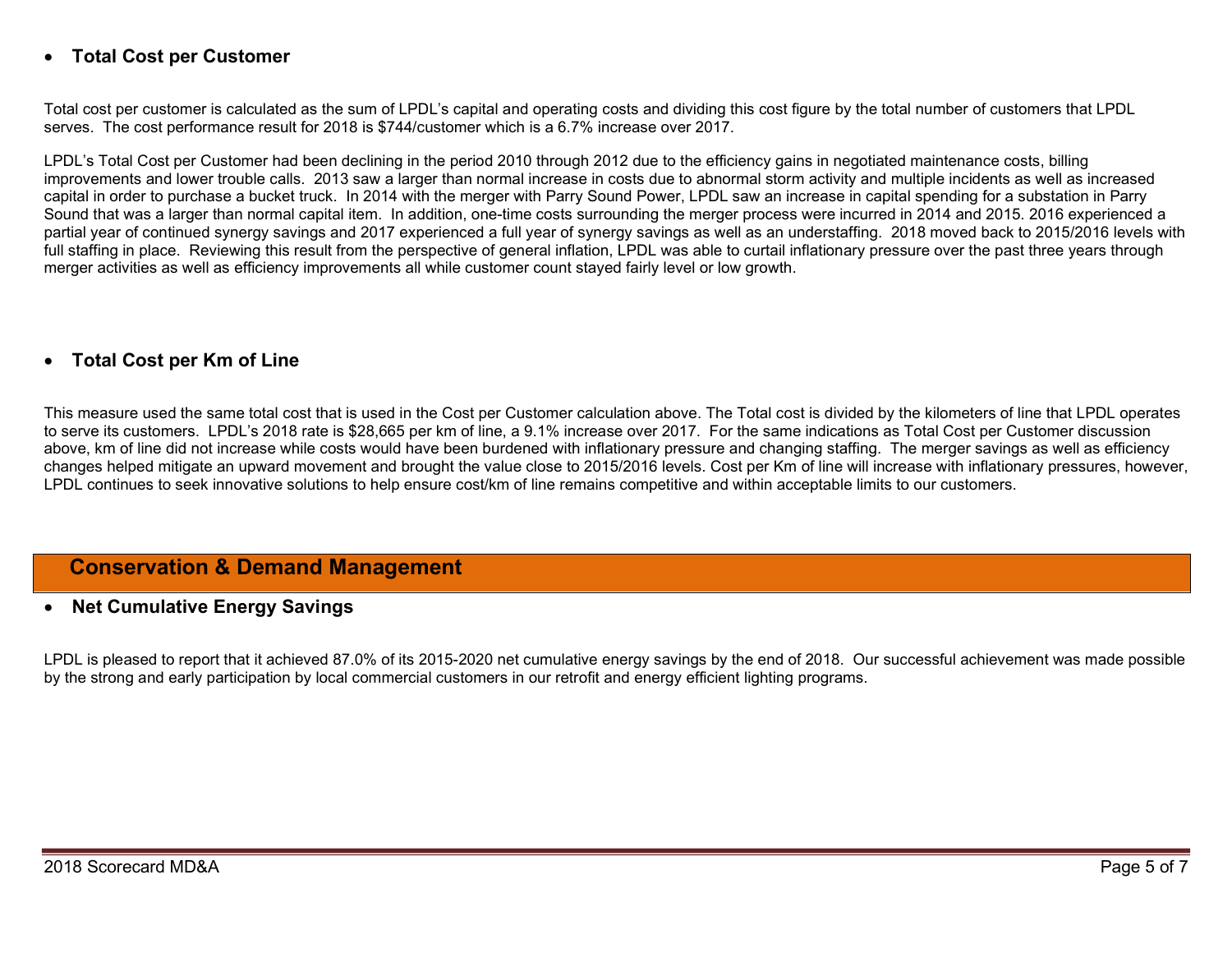# Connection of Renewable Generation

#### Renewable Generation Connection Impact Assessments Completed on Time

Electricity distributors are required to conduct Connection Impact Assessments (CIAs) within 60 days of receiving authorization from the Electrical Safety Authority. In 2018, LPDL completed 1 CIA and it was done within the prescribed time limit.

#### New Micro-embedded Generation Facilities Connected On Time

In 2018, LPDL connected 2 new micro-embedded generation facilities (microFIT projects of less than 10 kW) 100% of the time within the prescribed time frame of five business days. The minimum acceptable performance level for this measure is 90% of the time. Our workflow to connect these projects is very streamlined and transparent with our customers. LPDL works closely with its customers and their contractors to tackle any connection issues to ensure the project is connected on time.

# Financial Ratios

#### Liquidity: Current Ratio (Current Assets/Current Liabilities)

As an indicator of financial health, a current ratio that is greater than 1 is considered good as it indicates that the company can pay its short-term debts and financial obligations. Companies with a ratio of greater than 1 are often referred to as being "liquid". The higher the number, the more "liquid" and the larger the margin of safety to cover the company's short-term debts and financial obligations.

LPDL's current ratio decreased from 1.80 in 2017 to 1.65 in 2018 (8.3% decrease), mostly due to the timing on the monthly bill from Hydro One, remaining above the "1" indicator. As indicated in the 2018 Scorecard, LPDL has worked to improve its current ratio through improved receivable and cash management.

#### Leverage: Total Debt (includes short-term and long-term debt) to Equity Ratio

The OEB uses a deemed capital structure of 60% debt, 40% equity for electricity distributors when establishing rates. This deemed capital mix is equal to a debt to equity ratio of 1.5 (60/40). A debt to equity ratio of more than 1.5 indicates that a distributor is more highly levered than the deemed capital structure. A high debt to equity ratio may indicate that an electricity distributor may have difficulty generating sufficient cash flows to make its debt payments. A debt to equity ratio of less than 1.5 indicates that the distributor is less levered than the deemed capital structure.

The indicator of 1.12 in 2018 is a representation of total debt in relationship to equity. This is managed through improved cash management, cost efficiencies and capital stability. While LPDL works on moving towards a 1.5 ratio through refinancing, LPDL retains a potential opportunity for borrowing funds for innovation and Smart Grid projects for the future.